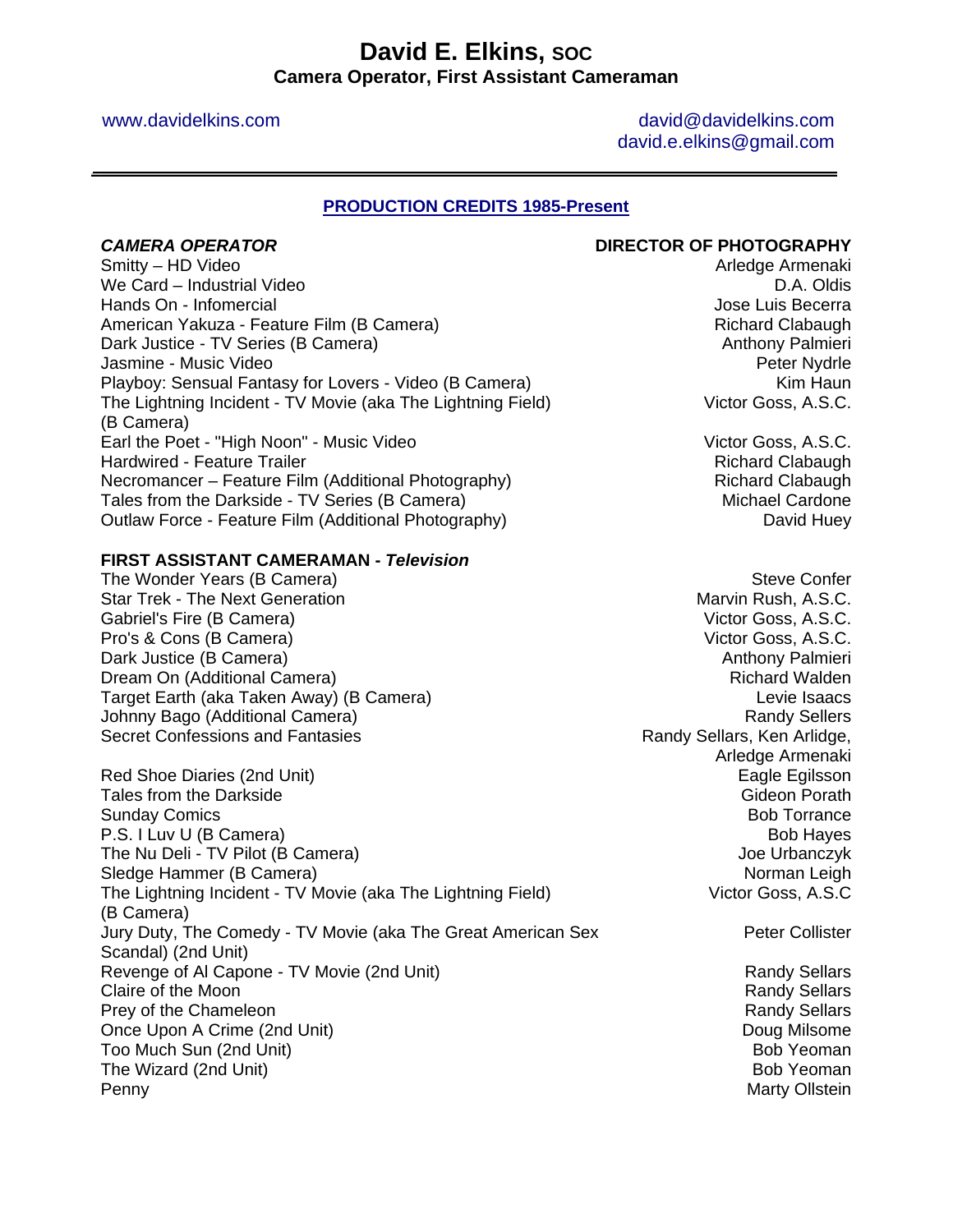### **FIRST ASSISTANT CAMERAMAN –** *Feature Films* **DIRECTOR OF PHOTOGRAPHY**

Red Surf **New Schwartzman, A.S.C. Red Surf** John Schwartzman, A.S.C. Phantom of the Opera (2nd Unit) John Schwartzman, A.S.C. Angel Town (B Camera) and the state of the state of the state of the state of the state of the state of the state of the state of the state of the state of the state of the state of the state of the state of the state of t Hollywood's New Blood (2<sup>nd</sup> Unit) Richard Clabaugh Servants of Twilight (Promotional Film) Servants of Twilight (Promotional Film) Mutant on the Bounty **Randy Sellars Randy Sellars Randy Sellars** Meet The Hollowheads (aka Life on the Edge) Marvin Rush, A.S.C. The Unholy (2nd Unit) The Unholy (2nd Unit) Schwartzman, A.S.C. Waxwork **Gerry Lively** Dr. Jekyll & Ms. Hyde Tom Spalding The Running Kind (2nd Unit) The Running Kind (2nd Unit) Commando Squad (2nd Unit) Gary Graver Commando Squad (2nd Unit) Necromancer (aka Wishes) Richard Clabaugh Richard Clabaugh Cyclone (2nd Unit) **Paul Elliott** Outlaw Force David Huey

## **FIRST ASSISTANT CAMERAMAN -** *Commercials*

Atrium Furniture Mall – Choices **Robert Wooten** Robert Wooten **Lexington State Bank** Gregg Easterbrook Panasonic Car Audio **Robert Wooten Panasonic Car Audio** Robert Wooten Life Savers **Access 2018** 2019 12:30 Aaron Schneider, A.S.C. McDonalds Victor Goss, A.S.C. Commerce Casino **Tim Roarke** Commerce Casino **Tim Roarke** Commerce Casino **Tim Roarke** Xircom-Nightmare Robert Ebinger Financial Marketing **Randy Sellars** Randy Sellars **Randy Sellars** Carl's Junior Randy Sellars NBA - Magic Johnson **Dave Insley** Minute Maid Orange Juice (B Camera) Minute Molf Kesterman Burger King Mark Woods and the Mark Woods of the Mark Woods of the Mark Woods of the Mark Woods of the Mark Woods of the Mark Woods of the Mark Woods of the Mark Woods of the Mark Woods of the Mark Moods of the Mark Moods CBN - The Family Channel **CBN** - The Family Channel Inahara Mark Woods (1999) and the settlement of the settlement of the Mark Woods (1999) and the Mark Woods (19 Classic Coke **John Schwartzman, A.S.C.** Denial Mark Woods **Denial** Mark Woods **Contract Contract Contract Contract Contract Contract Contract Contract Contract Contract Contract Contract Contract Contract Contract Contract Contract Contract Contract Contract Con** Mori Nu Tofu Mark Woods Meat Master Mathematic Secret And American Control of the Mark Woods Mark Woods Mathematic Secret And American Control of the Mathematic Secret And American Control of the Mathematic Secret And American Control of the Math

## **FIRST ASSISTANT CAMERAMAN –** *Music Videos*

Red Hot Chili Peppers - "Under the Bridge" Network and Eric Edwards Air Supply - "Stop the Tears" Tim Roarke Beastie Boys - "Pass the Mic" end and the Michael Seastie Boys - "Pass the Mic" and the Michael Seastle Boys A<br>Tim Roarke Delano - "Young Luv" end and the Michael Seastle Boys Aaron Schneider, A.S.C. Jackal - "Down on Me" extending the state of the state of the Eagle Egilsson Cypress Hill - "When the Ship Goes Down" Aaron Schneider, A.S.C. Coolio - "County Line" et al. 2016 and 2017 and 2018 and 2019 and 2019 and 2019 and 2019 and 2019 and 2019 and 2019 and 2019 and 2019 and 2019 and 2019 and 2019 and 2019 and 2019 and 2019 and 2019 and 2019 and 2019 and 201 Euphoria - "Love U Right" Chris Ashbrook Fates Warning - "Fates Warning" Arturo Smith Beggars & Thieves - "Beggars & Thieves" examples a part of the Paul McIlvaine

Aaron Schneider, A.S.C.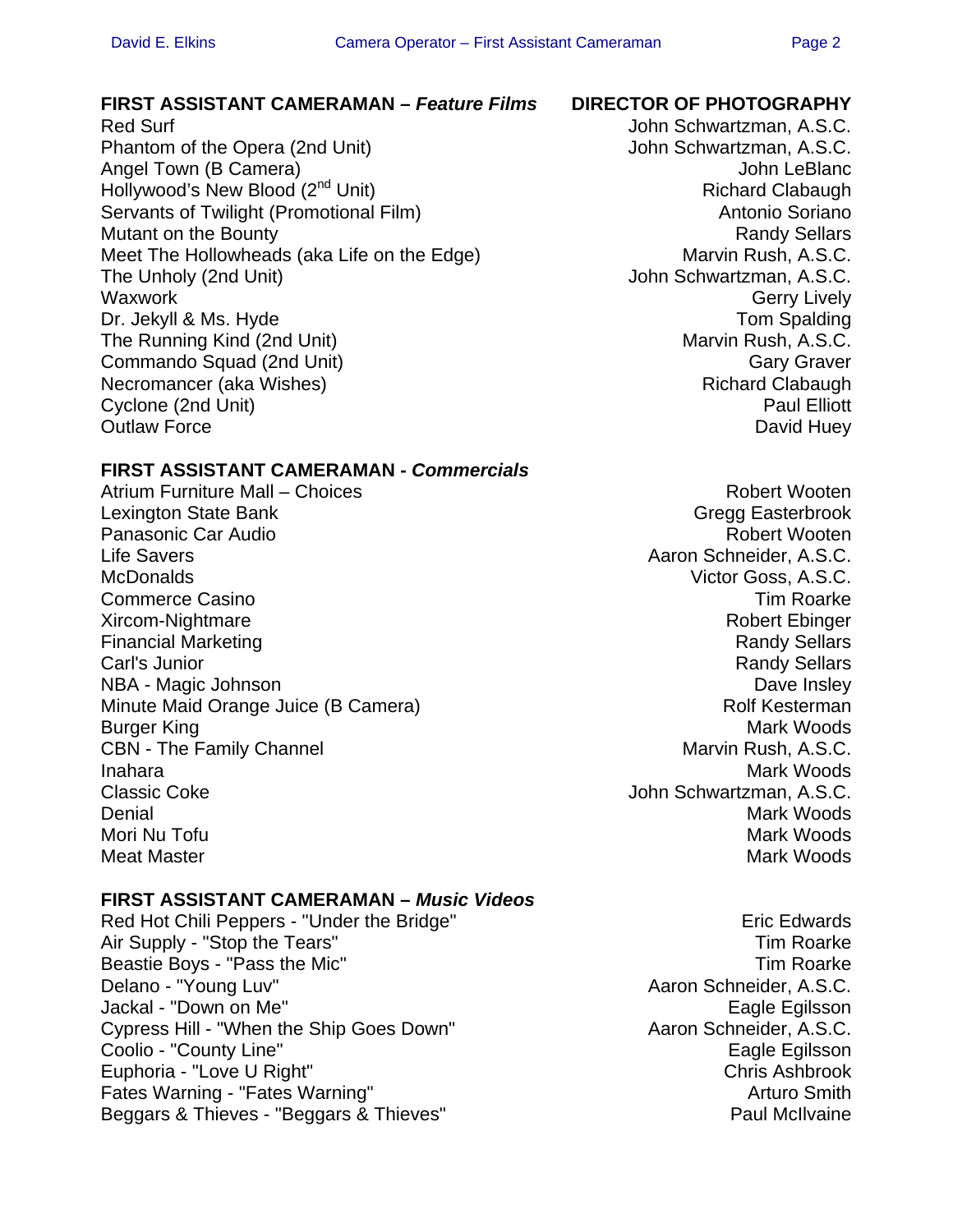Chris Whitley - "Living with the Law" Chris Whitley - "Lisa Rinzler" Earl the Poet - "High Noon" Case of the Victor Goss, A.S.C. Poco - "Call It Love/Nothing to Hide" John Schwartzman, A.S.C. Spookie - "Don't Walk Away" New York Changes and Spookie - "Don't Walk Away" New York Changes and Tim Roarke Chuck E. Weiss - "Marla Got Married" New York 1997 1998 Tim Roarke Glendale Philharmonic - "Prisma" Tim Roarke Bruce Springsteen - "Downbound Train" and the state of the Bob New

# *MUSIC VIDEOS – continued* **DIRECTOR OF PHOTOGRAPHY**

# **FIRST ASSISTANT CAMERAMAN –** *Other*

Surrendering in a Champion's World – Dance Performance **Arledge Armenaki** Courageous Follower – Industrial Randy Sellars Randy Sellars Team Building II - Industrial Randy Sellars and Randy Sellars Creative Problem Solving II – Industrial Randy Sellars Randy Sellars Pediatric CPR - Industrial **Randy Sellars** Randy Sellars Discipline Without Punishment - Industrial New York Changes and Randy Sellars It's A Dogs World - Industrial Randy Sellars and Randy Sellars It's A Blast - PSA **Internal and Contract Contract Contract Contract Contract Contract Contract Contract Contract Contract Contract Contract Contract Contract Contract Contract Contract Contract Contract Contract Contract** Keep Them Out of Reach - PSA Eagle Eqilsson NARM Presentation Graphics – Industrial The Control Control of Tim Roarke Bill Dana - The Big Room Tim Roarke My Self Esteem - Documentary **Randy Sellars** Randy Sellars Community Improvement League – PSA Mark Woods The Portrait - Documentary Bill Pope ITT - Industrial Glen Kershaw Tawnni Cable - Playboy Video John Schwartzman, A.S.C. Respect Yourself - PSA Tom Spalding

# **SECOND ASSISTANT CAMERAMAN**

Ceramides Eyes – Commercial Rolf Kesterman Various Artists – "Rock, Rhythm & Blues" - Music Video Jerry Wenner Boys Club - "The Loneliest Heart" - Music Video Jerry Wenner Dash - Commercial **National Rolf Kesterman** Broken Land - Music Video **Rolf American Control Control Control** Rolf Kesterman Rhythm Corps – "Common Ground" – Music Video Rolf Kesterman The Nu Deli - TV Pilot (B Camera) Joe Urbanczyk Collision Course - Feature Film Tim Galfas Necromancer (aka Wishes) - Feature Film **Example 2018** Eric Cayla Cutting Loose - Music Video Joe Urbanczyk Cold Steel (aka Honor Betrayed) - Feature Film Tom Denove Tales from the Darkside - TV Series Joe Urbanczyk Smokey Robinson – "Sleepless Nights" - Music Video Paul Elliott Armed Response (aka The Jade Jungle) - Feature Film Paul Elliott Ms. Frankenstein - Feature Film Steve Sealy Steve Sealy Evil Laugh - Feature Film Steve Sealy Steve Sealy Starslammer (aka Prison Ship) - Feature Film **Paul Elliott** Paul Elliott The Tomb - Feature Film **Paul Elliott Paul Elliott**